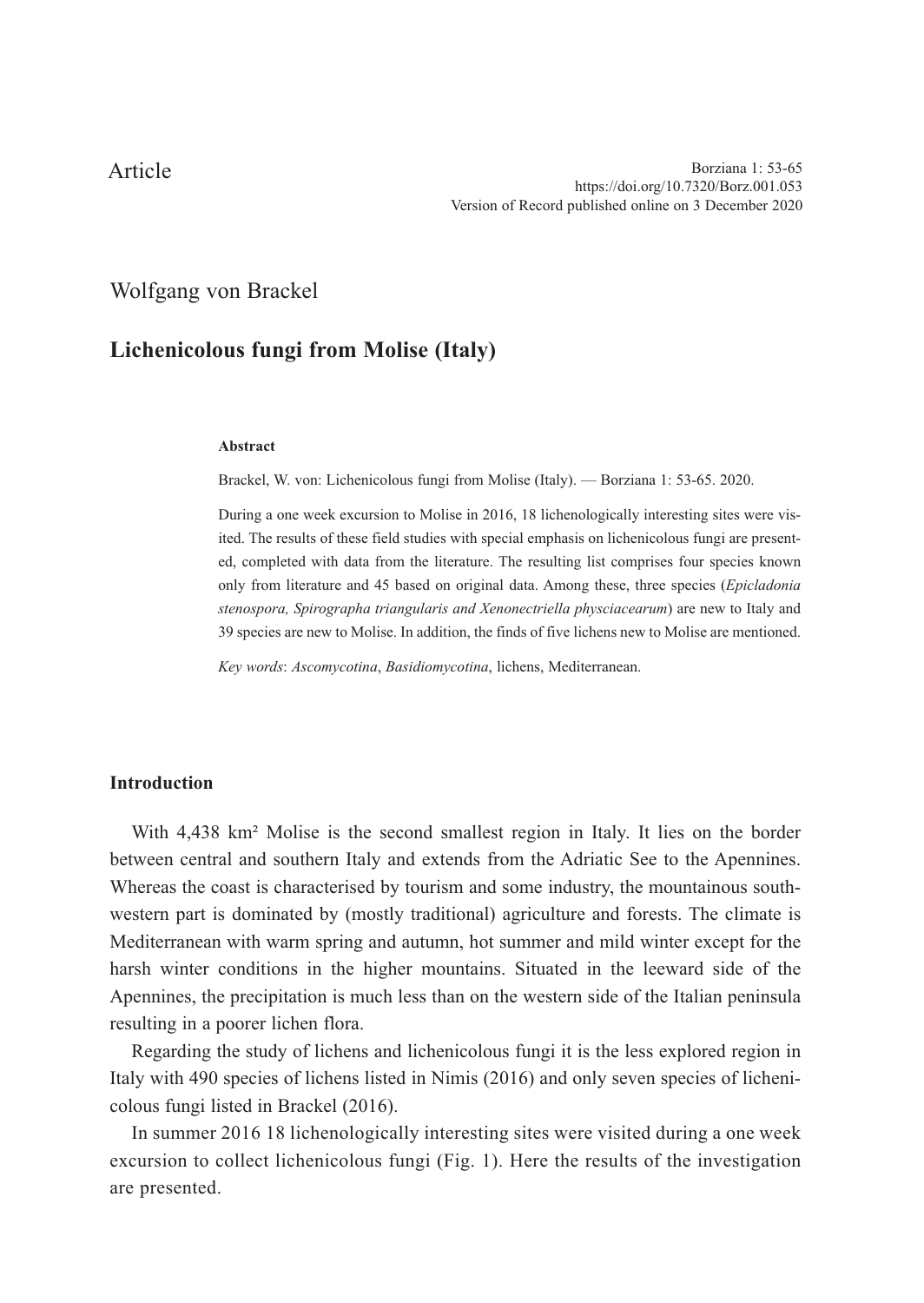

Fig. 1. Location of the collection sites 456–467 and 469–474 in the Molise region. As this study is part of a larger project (the lichenicolous fungi of Italy), here the original numbers of locations are used to avoid confusion.

#### **Materials and Methods**

The specimens were studied with a Zeiss stereo microscope at magnifications up to  $\times$ 40 and an Olympus BX 51 microscope fitted with Nomarski differential interference contrast optics at magnifications up to  $\times$ 1000. Measurements were taken on thin hand-cut sections mounted in water. Statistical measurements are indicated as  $(\text{minimum} - )\{X - SD\}$  ${X+SD}$  (–maximum), followed by the number of measurements (n) when  $n \ge 10$ ; the length/breadth ratio of ascospores and conidia is indicated as l/b and given in the same way. The following standard reagents and stainings were used for the species identification: 10  $\%$  potassium hydroxide (K), Lugol's solution (I, K/I with pretreatment with K), paraphenylenediamine (P), sodium hypochlorite (C), phloxin and cotton blue. The examined specimens, with the exception of some repetitive samples of the very common species such as *Athelia arachnoidea* and *Lichenoconium erodens*, are housed in the private herbarium of Wolfgang von Brackel (hb Brackel). All specimens were collected by Wolfgang & Gisela von Brackel and determined by the author. Geographical names are in Italian, with the exception of those taken from literature.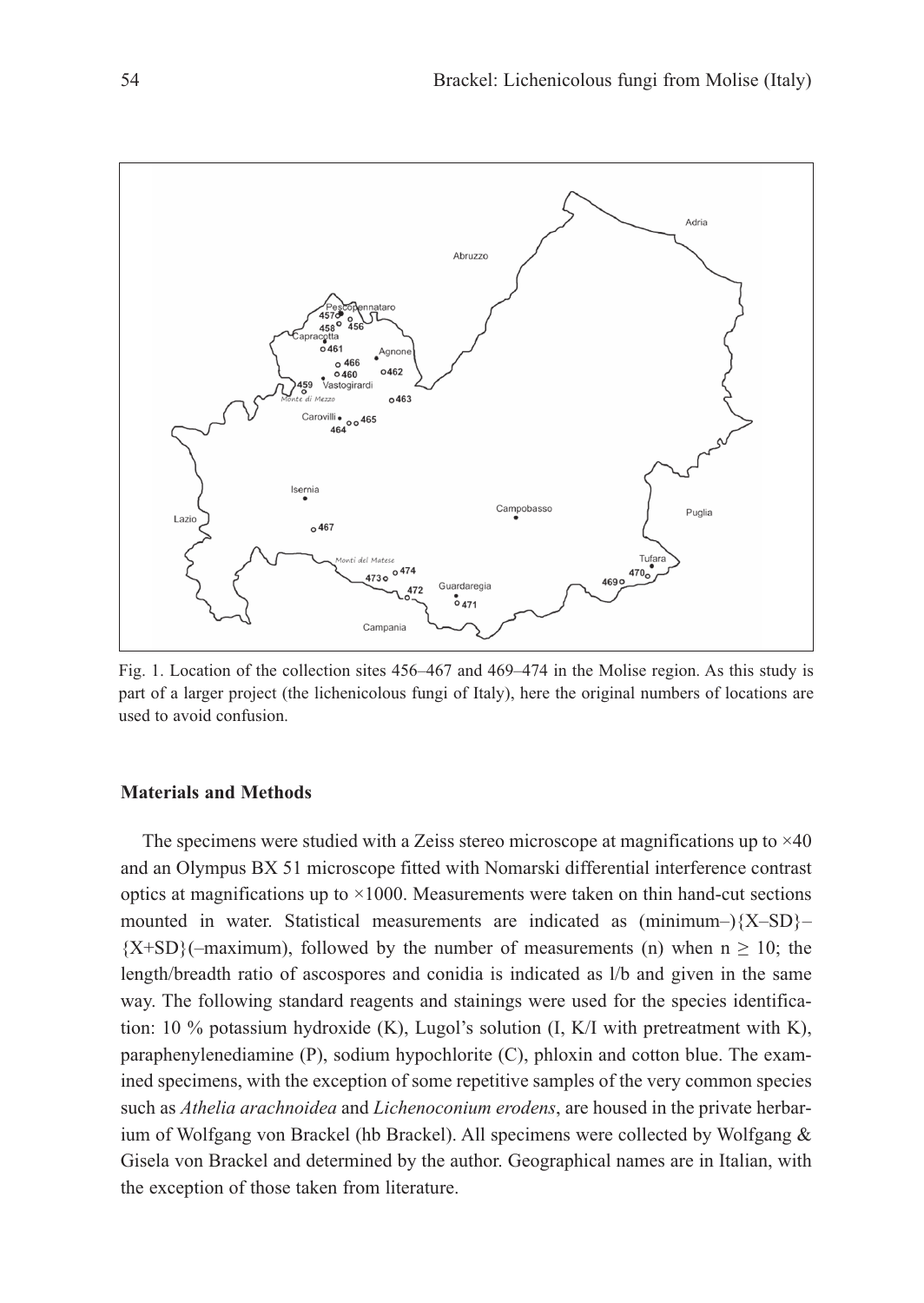All Italy, Molise (CB = Campobasso,  $IS = Isernia$ ), leg. W. & G. v. Brackel, det. W. v. Brackel: **456**: IS, SE Pescopennataro near the road to Rosello, 41°51'48.8''N,

14°20'25.5''E, 1060 m, mixed forest, on *Carpinus betulus* (a), *Quercus* spp. (b), *Acer campestre* (c), 8.08.2016. – **457**: IS, S Pescopennataro near the road to Capracotta, 41°52'19.4''N, 14°16'57.9''E, 1140 m, mixed forest, on *Fagus sylvatica* (a), on *Acer campestre* (b), 8.08.2016. – **458**: IS, Pescopennataro, Parco Abete Bianco, 41°51'58.5''N, 14°17'47.2''E, 1245 m, on a group of *Acer campestre*, 8.08.2016. – **459**: IS, Riserva Naturale Monte di Mezzo, between caserma forestale and Valle Frazzina, 41°45'44.4''N, 14°12'42.9''E, 980 m, mixed forest, on *Quercus* spp. (a), on *Acer pseudoplatanus* (b), on *Abies alba* (c), on *Fagus sylvatica* (d), on *Acer campestre* (e), 9.08.2016. – **460**: IS, NE Vastogirardi near the road to Capracotta, 41°46'52.6''N, 14°16'26.9''E, 1120 m, limestone rocks, 9.08.2020. – **461**: IS, S Capracotta, 41°48'44.8''N, 14°15'30.5''E, 1380 m, sparse dry grassland with limestone fragments, 9.08.2016. – **462**: IS, Santa Lucia S Agnone, 41°46'58.6''N, 14°23'18.7''E, 500 m, oak grove in a small creek valley, on *Quercus pubescens*, 10.08.2016. – **463**: IS, SE Pietrabbondante, 41°44'26.5''N, 14°24'08.4''E, 825 m, schistose sandstone, 10.08.2016. – **464**: IS, Riserva Naturale Bosco di Collemeluccio E Carovilli, 41°42'29.5''N, 14°20'35.4''E, 860 m, mixed forest, on *Quercus* spp., *Fagus sylvatica* and *Abies alba*, 10.08.2016. – **465**: IS, Riserva Naturale Bosco di Collemeluccio E Carovilli, 41°42'32.2''N, 14°21'22.7''E, 865 m, sparse row of trees along the forest edge, on *Acer campestre* (a), on *Quercus cerris* (b), 10.08.2016. – **466**: IS, S Capracotta, 41°47'30.5''N, 14°17'34.8''E, 1250 m, limestone rocks along the roadside, 11.08.2016. – **467**: IS, SW Longano near Isernia, 41°32'37.4''N, 14°14'26.0''E, 555 m, olive grove, on *Olea europaea*, 11.08.2016. – **469**: CB, Bosco Mazzocca, 41°26'44.5''N, 14°52'35.4''E, 890 m, sparse oak forest, on *Quercus pubescens*, 12.08.2016. – **470**: CB, Bosco Pianelle SW Tufara, 41°27'07.0''N, 14°54'47.8''E, 940 m, sparse oak forest, on *Quercus pubescens*, 12.08.2016. – **471**: CB, Monti del Matese, S Guardaregia, 41°25'14.8''N, 14°32'20.4''E, 880 m, oak forest, on *Quercus pubescens*, 13.08.2020. – **472**: CB, Monti del Matese, E La Gallinola, 41°25'42.5''N, 14°26'09.3''E, 1630 m, limestone outcrops in a meadow, 13.08.2016. – **473**: CB, Monti del Matese, above Campitello Matese, 41°27'06.6''N, 14°23'53.8''E, 1490 m, limestone outcrops in dry grassland, 13.08.2016. – **474**: CB, Monti del Matese, above Campitello Matese, 41°28'05.8''N, 14°24'57.2''E, 1210 m, on limestone outcrops in dry grassland (a), on *Fagus sylvatica* (b), 13.08.2016.

#### **Results**

Species names supported by original data are written in bold. The bold numbers following the species name (456–467, 469–474) indicate the localities (listed above). The distribution of species in Italy is given after Brackel (2016), in Europe and the world after Brackel (2014). Species new to Molise are indicated with one asterisk (\*), species new to Italy with two asterisks (\*\*).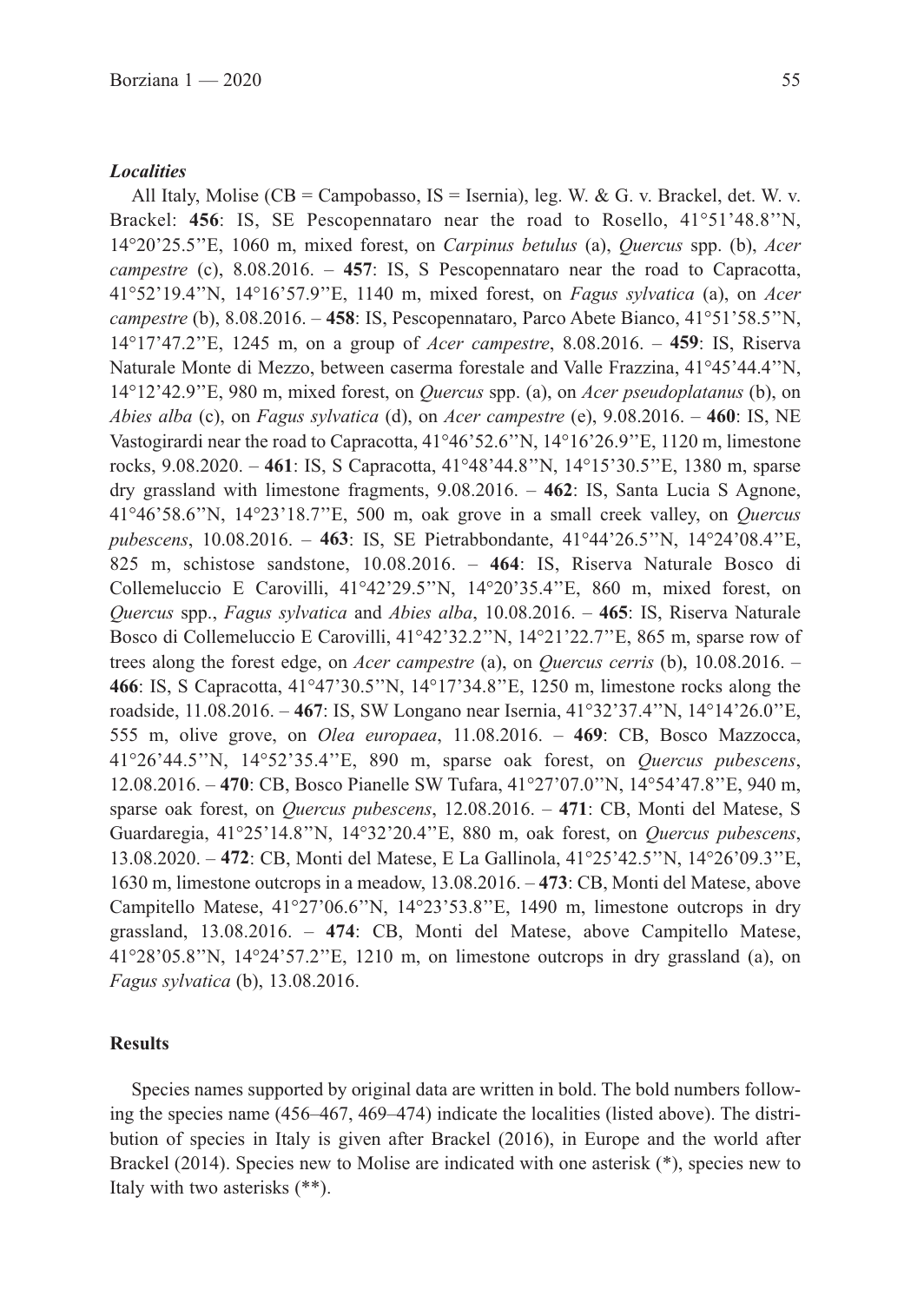#### *\*Abrothallus suecicus* **(Kirschst.) Nordin**

**458**: on *Ramalina fraxinea*, apothecia (hb Brackel 8273, anamorph); **459a**: on *R. calicaris*, apothecia (hb Brackel 8275, anamorph and teleomorph).

In its anamorphic state the species is not rare and known from several regions of Italy. The specimen 8275 is the first find of the sexual state for the country.

#### *\*Acolium sessile* **(Pers.) Arnold**

**465b**: on *Pertusaria coccodes*, thallus (hb Brackel 8463).

This is a very rare species growing on epiphytic *Pertusaria* species on old oaks. In Italy it is known from Lombardia, Emilia-Romagna, Liguria, Tuscany, Umbria, Abruzzo, Puglia and Calabria (Puntillo & Puntillo 2009, Nimis & Martellos 2020).

### *\*Arthonia parietinaria* **Hafellner & A. Fleischhacker**

**462**: on *Xanthoria parietina*, thallus (hb Brackel 8481).

*Arthonia parietinaria* was recently separated from *A. molendoi*; the former grows exclusively on the *Xanthoria parietina* group (*X. parietina*, probably also *X. aureola* and *X. calcicola*), the latter on *Caloplaca* spp. and on *Rusavskia elegans* (Fleischhacker & al. 2016). Most finds of *A. molendoi* s. lat. in Italy are from *Xanthoria parietina*, only a few from *Caloplaca* spp. and *Rusavskia elegans*.

The presence of the two species in the regions of Italy has to be changed in the checklist of the lichenicolous fungi of Italy (Brackel 2016) as follows: *Arthonia molendoi*: **ABR**: Nimis & Tretiach 1999; **BAS**: Brackel 2011; **TAA**: Arnold 1864. *Arthonia parietinaria* (mostly under *A. molendoi* on *Xanthoria parietina*): **ABR**: Brackel 2015; **BAS**: Brackel 2011; **CAL**: Brackel & Puntillo 2016; **LAZ**: Brackel 2015; **MAR**: Brackel 2015; **MOL**: this paper; **SAR**: Fleischhacker & al. 2016, Brackel & Berger 2019; **SIC**: Brackel 2008a; **TOS**: Brackel 2008b; **UMB**: Brackel 2015.

#### *Arthonia varians* (Davies) Nyl.

Nimis & Tretiach (1999) report the species from Molise: Pietrabbondante (IS), Mt. Caraceno, on *Lecanora rupicola* s. latiss., 1150 m, 4.04.1977, leg. P.L. Nimis & M. Tretiach.

#### *\*Athelia arachnoidea* **(Berk.) Jülich**

**459a**: on *Pertusaria pertusa*, thallus (hb Brackel 8460, in the specimen of *Roselliniopsis tartaricola*).

This is a widespread aggressive parasite on a multitude of mostly corticolous lichens, common in polluted areas but also (rarely) present in undisturbed natural habitats.

#### *\*Briancoppinsia cytospora* **(Vouaux) Diederich, Ertz, Lawrey & van den Boom**

**459d**: on *Pertusaria pertusa*, thallus (hb Brackel 8462, in the specimen of *Sclerococcum parasiticum*).

This is a widespread parasite on a multitude of lichen genera, known from several Italian regions.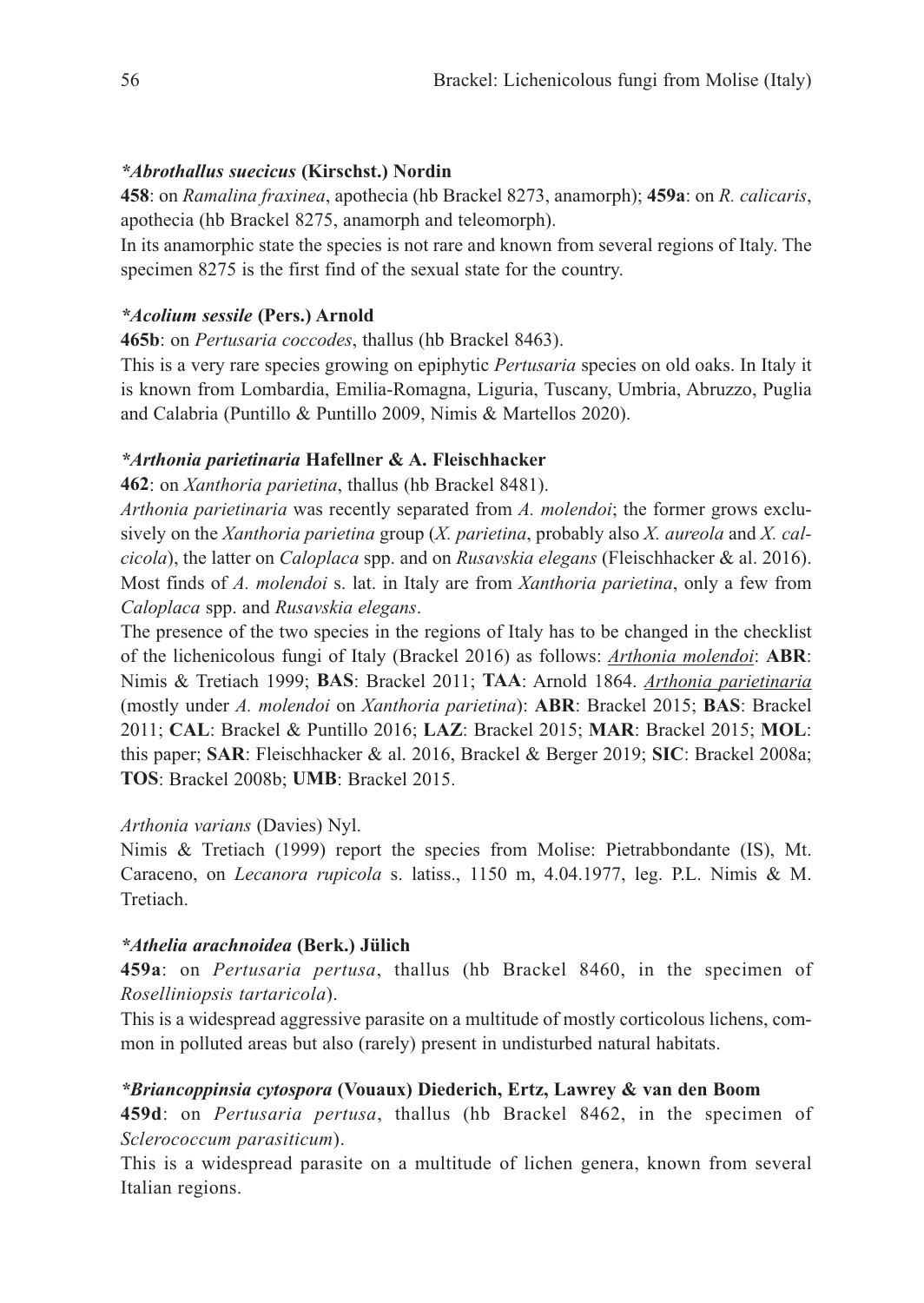### *\*Cladosporium licheniphilum* **Heuchert & U. Braun**

**465a**: on *Anaptychia ciliaris*, mainly on the cilia (hb Brackel 8454); **456b**: on *Physconia distorta*, thallus (hb Brackel 8455, in the specimen of *Xenonectriella physciacearum*). This widespread hyphomycete parasites on a multitude of host genera. It is known from several regions of Italy, mainly from the south.

### *\*Didymocyrtis cladoniicola* **(Diederich, Kocourk. & Etayo) Ertz & Diederich**

**463**: on *Cladonia convoluta*, basal squamules; **463**: on *Squamarina lentigera*, apothecial disc (hb Brackel 8468).

As Ertz & al. (2015) could show by molecular investigations, *Didymocyrtis cladoniicola* does not grow exclusively on *Cladonia* species; it can also be found on parmelioid lichens as well as on *Ramalina* and *Squamarina*. The species is known only from the *Phoma*-like anamorphic state.

### *\*Didymocyrtis peltigerae* **(Fuckel) Hafellner**

**461**: on *Peltigera rufescens*, thallus (hb Brackel 8451).

This is a widespread species in the northern hemisphere; in Italy it was known until now only from Abruzzo (Brackel 2015, sub *Polycoccum peltigerae*).

### *\*Didymocyrtis ramalinae* **(Roberge ex Desm.) Ertz, Diederich & Hafellner**

**465b**: on *Ramalina* sp., thallus (hb Brackel 8474); on *Evernia prunastri*, thallus (hb Brackel 8475, in the specimen of *Unguiculariopsis lettaui*); **469**: on *Evernia prunastri*, thallus. A widespread species almost restricted to hosts of the genus *Ramalina* that may occur also on *Evernia prunastri* in populations mixed with *Ramalina* spp. In Italy it is known mainly from the southern parts of the country.

## *\*Endococcus ramalinarius* **(Linds.) D. Hawksw.**

**458**: on *Ramalina fraxinea*, thallus (hb Brackel 8272).

Among the perithecia of *E. ramalinarius* in specimen 8272 we found a coelomycete, that might represent the species anamorph. It has brown, *Phoma*-like conidiomata and orbicular to ovoid, not truncate, hyaline, smooth, thick-walled conidia,  $(3.0-)3.2-4.2(-4.5)$  ×  $(2.5-)2.7-3.3(-3.5)$  µm,  $1/b = 1.0-1.5(-1.6)$  (n = 20).

## *\*\*Epicladonia stenospora* **(Harm.) D. Hawksw. s. lat.**

**463**: on *Cladonia convoluta*, basal squamules (hb Brackel 8294).

The species is confined to hosts of the genus *Cladonia*. It is widespread in Europe and was reported also from Alaska, Greenland, Asian Russia and Chile. For the heterogeneity of the taxon see Sérusiaux & al. (2003) and Zhurbenko & Pino-Bodas (2017). In specimen 8294 immersed conidiomata were found, not inducing galls, with a wall brown throughout and aseptate conidia, c.  $8-10 \times 4-4.5 \text{ }\mu\text{m}$ .

## *Heterocephalacria physciacearum* (Diederich) Millanes & Wedin

Brackel (2015) reports the species from Molise: Prov. di Campobasso, near Taverna, coppice forest of *Quercus pubescens*, on *Physcia adscendens*, 41°29'13''N, 14°36'46''E, 745 m, 23.08.2010.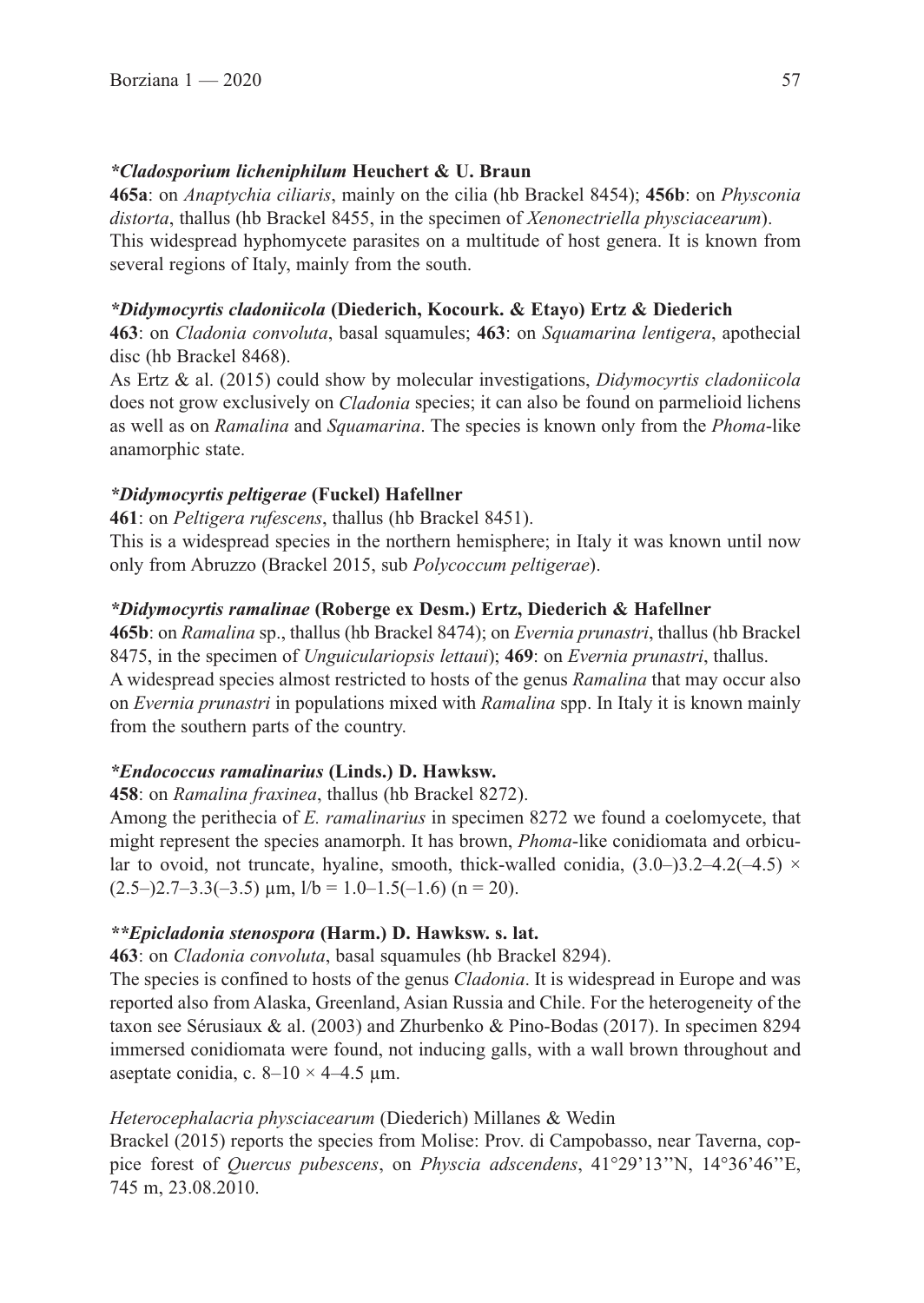#### *\*Intralichen baccisporus* **D. Hawksw. & M.S. Cole**

**460**: on *Caloplaca erythrocarpa*, apothecial disc (hb Brackel 8478).

In the genus *Intralichen* (hyphomycetes) until now four species are known, but the genus is in need of revision, as a lot of intermediates can be found and the specificity of the taxa is not yet clear. Meanwhile specimens growing on other host genera as of the respective type should not be named. *Intralichen baccisporus* was described on *Caloplaca trachyphylla* and is known from several other species of the genus *Caloplaca* s. lat. In Italy it was known until now from Abruzzo, Calabria and Sicily.

### *\*Lichenoconium erodens* **M.S. Christ. & D. Hawksw.**

**456b**: on *Parmelia sulcata*, thallus; **459**: on *P. sulcata*, thallus; **465**: on *P. sulcata*, thallus; **469**: on *Evernia prunastri*, *Hypogymnia physodes*, *Parmelia sulcata*, *P. saxatilis*, thallus; **471**: on *Parmelia sulcata*, thallus.

This is a cosmopolitan and very common species growing on a multitude of mostly foliose lichens, in Italy known from most of the regions.

#### *Lichenoconium lecanorae* **(Jaap) D. Hawksw.**

**456a**: on *Lecanora carpinea*, apothecial disc (hb Brackel 8455).

This is a widespread and common species, known from several Italian regions, also reported from Molise (Brackel 2015).

#### *\*Lichenoconium pyxidatae* **(Oudem.) Petr. & Syd.**

**471**: on *Cladonia* sp., basal squamules (hb Brackel 8299, in the specimen of *Milospium lacoizquetae*).

This is a widespread and common parasite growing mainly on the podetia and basal squamules of different *Cladonia* species. In Italy it is known from only a few regions.

#### *\*Lichenoconium reichlingii* **Diederich**

**459a**: on *Ramalina calicaris*, thallus (hb Brackel 8471).

This is a very rare species known only from *Ramalina farinacea* and *R. fraxinea* from a few European countries; in Italy it was known until now from Basilicata and Calabria. *Ramalina calicaris* is a new host species.

## *\*Lichenoconium usneae* **(Anzi) D. Hawksw.**

**459a**: on *Ramalina farinacea*, thallus; **465b**: on *R. fraxinea* and *Evernia prunastri*, thalli (hb Brackel 8279).

This is a cosmopolitan species, growing on a multitude of mostly foliose lichens. In Italy it is known from several regions.

## *\*Lichenopeltella ramalinae* **Etayo & Diederich**

**459a**: on *Ramalina farinacea*, thallus (hb Brackel 8277, in the specimen of *Spirographa giselae*).

In the specimen 8277 only a few catathecia of the species could be found intermixed with conidiomata of *Spirographa giselae* on blackened areas of the thallus of *Ramalina fari-*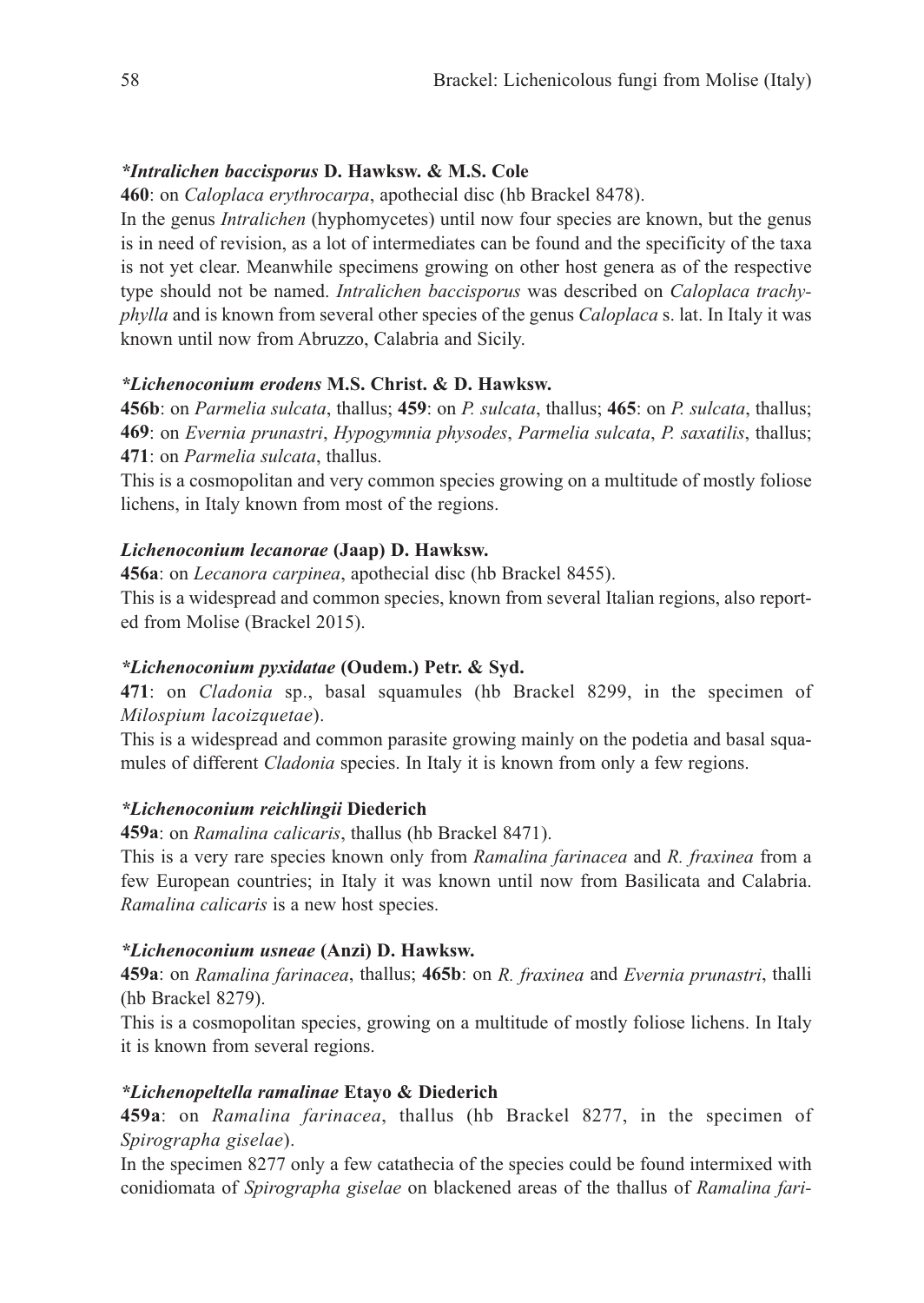*nacea*. The species is known from sparse finds in Europe, the Canary Islands and Asia. In Italy it was found in Calabria, Lazio, Sicily and Veneto.

## *\*Lichenostigma alpinum* **(R. Sant., Alstrup & D. Hawksw.) Ertz & Diederich**

**469**: on *Pertusaria amara*, thallus (anamorph).

This is a parasymbiotic species growing on lichens of the genera *Pertusaria* s. lat., *Ochrolechia* and probably also on *Lecanora*. As only the anamorph of the species ("*Phaeosporobolus*") is known and difficult to separate from the anamorphs of other species of *Lichenostigma*, there are many dubious records. Nevertheless, the species seems to be cosmopolitan and is known from several Italian regions.

## *\*Lichenostigma elongatum* **Nav.-Ros. & Hafellner**

**460**: on *Circinaria calcarea*, thallus and apothecia (hb Brackel 8270); **474**: on *Lobothallia radiosa*, thallus (hb Brackel 8269, in the specimen of *Muellerella erratica*).

This is an almost cosmopolitan species, also known from several Italian regions. It is confined to hosts of the genera *Lobothallia* and *Aspicilia* s. lat.

## *\*Lichenostigma maureri* **Hafellner**

**459a**: on *Ramalina farinacea*, thallus (hb Brackel 8277, in the specimen of *Spirographa giselae*); **465b**: on *Ramalina* sp., thallus (hb Brackel 8474, in the specimen of *Didymocyrtis ramalinae*); **459a**: on *Pseudevernia furfuracea*, thallus (hb Brackel 8472). This is a cosmopolitan species growing on a multitude of foliose and fruticose lichens, known also from several Italian regions.

## *\*Merismatium decolorans* **(Rehm ex Arnold) Triebel**

**463**: on *Cladonia convoluta*, basal squamules (hb Brackel 8293); on *C. pocillum*, basal squamules (hb Brackel 8295).

The ascospores in specimen 8295 measure c.  $10.5-15 \times 4.5-5$  µm; they are smaller than reported by Triebel (1989)  $[(10.5-)13.5-16.5(-17.5) \times (3.5-)4.0-5.5(-6.0) \mu m]$  but lie within the range measured by Zhurbenko & Pino-Bodas (2017)  $[(9.3-)11.4-14.4(-16.7) \times$  $3.6-$ ) $4.1-5.5(-7.0)$  µm]. Nevertheless they show the typical septation with  $(1-)3$  transversal septa and occasionally one longitudinal septum in one of the central cells.

The species grows on several epigeic not closely related lichens such as species of *Arthrorhaphis*, *Cladonia*, and *Stereocaulon.* It is widespread over the northern hemisphere; in Italy it was known until now only from Abruzzo (Brackel 2015).

# *\*Milospium lacoizquetae* **Etayo & Diederich**

**471**: on *Cladonia* sp., basal squamules (hb Brackel 8299).

In the specimen 8299 among the typical conidia also exceptionally big ones of up to 25  $\mu$ m diam. were found; in the protologue (Etayo & Diederich 1996) conidial size is given as 7–  $14(-16) \times 6 - 10(-12)$  µm.

The species grows on different species of *Cladonia* and is known until now only from Europe, in Italy from Calabria and Tuscany.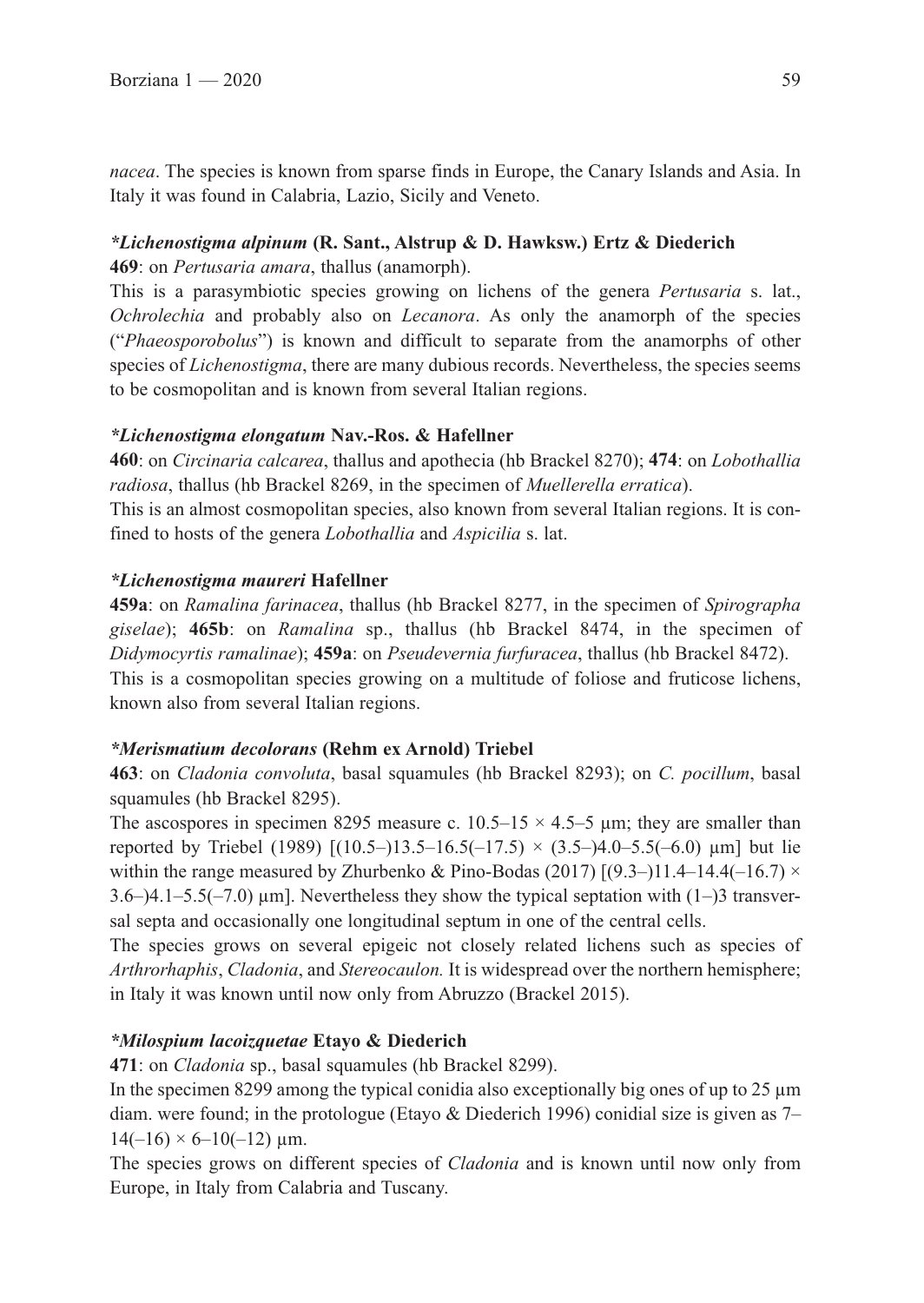### *\*Muellerella erratica* **(A. Massal.) Hafellner & V. John**

**474**: on *Lobothallia radiosa*, thallus (hb Brackel 8269).

This is a cosmopolitan parasymbiont of a multitude of epipetric lichens; in Italy it is known from several regions from the Alps to Sicily.

### *\*Phacographa zwackhii* **(A. Massal. ex Zwackh) Hafellner**

**457a**: on *Phlyctis argena*, thallus (hb Brackel 8441).

This species, confined to hosts of the genus *Phlyctis*, is known until now only from Europe; in Italy it was found in Abruzzo, Basilicata, and Sardinia.

### *\*Phacothecium varium* **(Tul.) Trevis.**

**462**: on *Xanthoria parietina*, thallus and apothecia (hb Brackel 8479).

This is a species confined to hosts of the genus *Xanthoria*, widespread in the northern hemisphere, in Italy known from several regions from the Alps to Sicily, first reported by Jatta (1882: 137) from Puglia.

### *Plectocarpon lichenum* **(Sommerf.) D. Hawksw.**

**459d**: on *Lobaria pulmonaria*, thallus (hb Brackel 8452).

This cosmopolitan species, confined to *Lobaria* s. lat., is known from several regions in Italy, also from Molise (Jatta 1875: 237).

#### *\*Pronectria pertusariicola* **Lowen**

**470**: on *Pertusaria pertusa*, thallus and ascomatal warts (hb Brackel 8465); **471**: on *P. pertusa*, ascomatal warts (hb Brackel 8466).

*Pronectria pertusariicola* is confined to epiphytic *Pertusaria* species and known from several countries in Europe, the Canary Islands and Madeira. In Italy it was found mainly in the south.

## *\*Pronectria santessonii* **(Lowen & D. Hawksw.) Lowen**

**456c**: on *Anaptychia ciliaris*, thallus, rarely apothecial discs (hb Brackel 8453). In specimen 8453 the ascospores measured  $(10.5-)11.2-13.1(-14.0) \times 4.5-5.3(-5.5) \mu m$ ,  $1/b = (2.0-)2.2-2.8(-3.1)$  (n = 20). This is nearer to the measurements given in Berger & al. (in press) than in the protologue of the species (Lowen & Hawksworth 1986). A rarely reported species; in Italy it was known until now only from Abruzzo and Sicily.

## *\*Roselliniopsis tartaricola* **(Nyl. ex Leight.) Matzer**

**459a, d**: on *Pertusaria pertusa*, thallus (hb Brackel 8460).

In specimen 8460 only old perithecia with few released ascospores were found. Perithecia c. 400 µm in diameter, opening irregularly with fissures; ascospores ellipsoid, brown, smooth, 0–2-septate with non-median septa, sometimes with germination pores,  $11-12.5 \times 8$  µm. In Italy this rare species was known until now only from Calabria (Brackel & Puntillo 2016).

## *\*Sclerococcum homoclinellum* **(Nyl.) Ertz & Diederich**

**459d**: on *Lecanora chlarotera*, thallus and apothecia (hb Brackel 8457).

This is the second record of the species in Italy after the find of Hafellner (1979; as *Dactylospora homoclinella*) in Trentino-Alto Adige. It usually grows on saxicolous lichens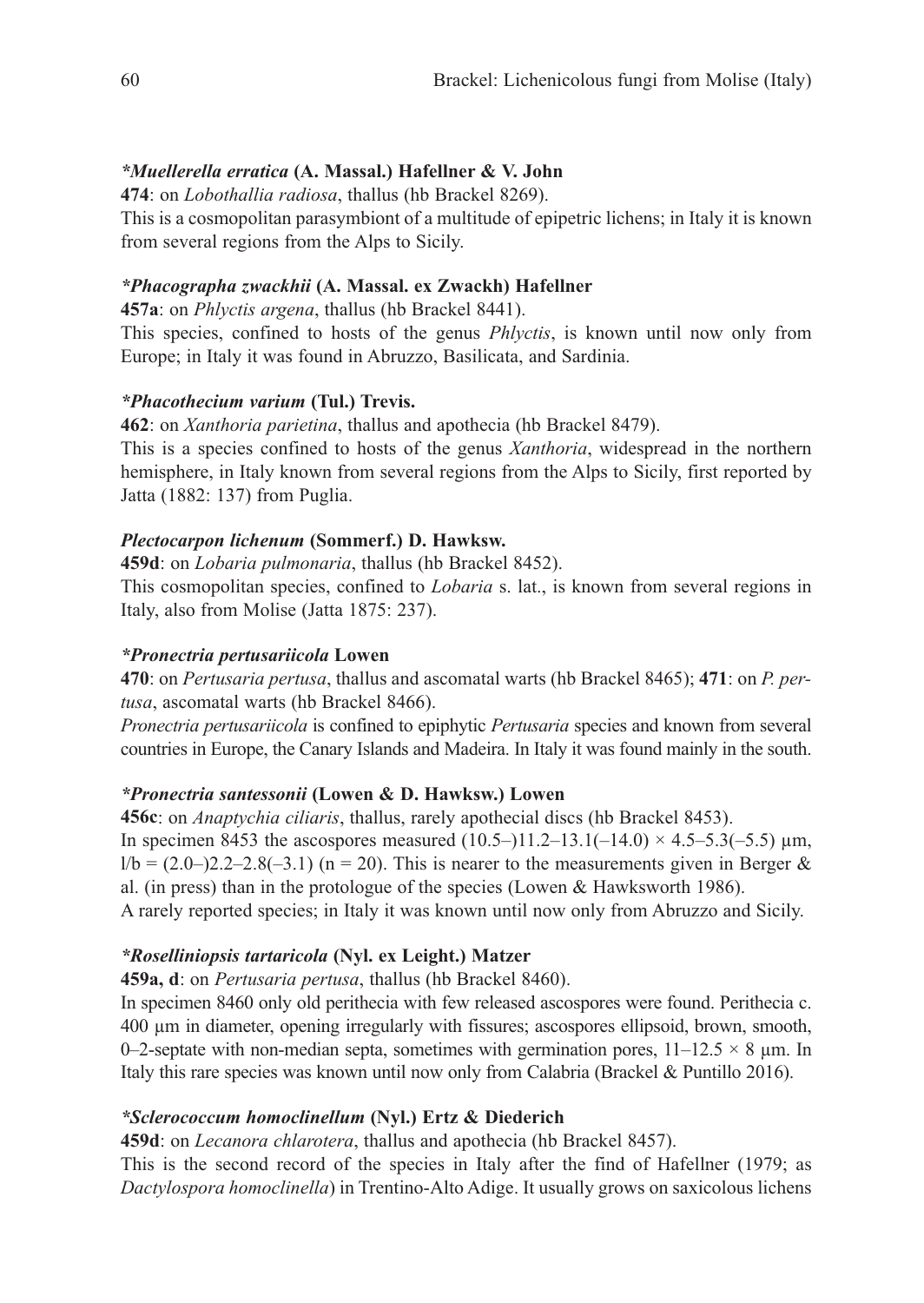(*Lecanora* spp. and *Tephromela atra*). *Lecanora chlarotera* seems to be a new host species. The 1-septate, brown ascospores in specimen 8457 are somewhat narrower than indicated by Hafellner (1979):  $(8.0-)8.3-10.3(-11.0) \times (3.0-)3.4-4.1(-4.5) \text{ µm}, \text{ l/b} = (1.8-)2.3-$ 2.7(-2.9) (n = 20) vs. 7.5–9.1–12  $\times$  4–4.6–6 um. More finds are needed to show if the specimens on corticolous *Lecanora* species represent a separate taxon.

### *\*Sclerococcum parasiticum* **(Flörke) Ertz & Diederich**

**459d**: on *Pertusaria pertusa*, thallus (hb Brackel 8462, 8460 in the specimen of *Roselliniopsis tartaricola*).

This is a widespread species, in Italy known from several regions. In specimen 8462 the (1–)3-septate, brown ascospores are on the lower range of the size range given by Hafellner (1979): 10.0–11.8(-13.0) × (2.5–)3.0–4.4(-5.0)  $\mu$ m, l/b = (2.2–)2.5–3.6(-4.4) (n  $= 20$ ) vs. 9–11.5–15  $\times$  3.5–4.3–5 µm.

### *\*Sphaerellothecium cladoniae* **(Alstrup & Zhurb.) Hafellner**

**460**: on *Cladonia pocillum*, basal squamules (hb Brackel 8292).

This is a widespread species, not rare in arctic-alpine regions, growing exclusively on *Cladonia* species. In Italy it is known from several regions from the Alps to Calabria.

### *Sphinctrina turbinata* **(Pers.) De Not.**

**459a**: on *Pertusaria pertusa*, thallus and ascomatal warts (hb Brackel 8459); **471**: on *P. pertusa*, thallus and ascomatal warts (hb Brackel 8467).

This is a widespread but not common species growing exclusively on species of the genus *Pertusaria*, mostly on *P. pertusa*. In Italy it is known from most of the regions (Puntillo & Puntillo 2009; Nimis & Martellos 2020) including Molise (Caporale & al. 2008).

#### *\*Spirographa giselae* **(Brackel) Flakus, Etayo & Miadlikowska**

**459a**: on *Ramalina farinacea*, thallus (hb Brackel 8277).

According to the results of molecular studies, Flakus & al. (2019) transferred *Asteroglobolus giselae* to *Spirographa* and noted that it is a hyperparasite on *Lichenopeltella* cf. *ramalinae*. Actually in specimen 8277 *Lichenopeltella ramalinae* was found associated with *Spirographa giselae.* However the relation between both is not yet clear to me, as several conidiomata of *S. giselae* could be observed growing directly on the thallus of *R. farinacea* without any connection to a blackish area on the thallus or to catathecia of *L. ramalinae*.

## *\*\*Spirographa triangularis* **(Diederich & Etayo) Flakus, Etayo & Miadlikowska**

**459a**: on *Pertusaria pertusa*, thallus (hb Brackel 8461, teleomorph).

Flakus & al. (2019) showed that *Cornutispora* is the asexual state of *Spirographa* and consequently recombined all *Cornutispora* species to *Spirographa*. For several species the teleomorph-anamorph relation could be shown. Moreover, the molecular investigations showed a high host specifity and *Spirographa triangularis* seems to be restricted to corticolous species of *Pertusaria* s. str.

Specimen 8461 showed following features: ascomata cleistohymenial and seemingly perithecioid, immersed in the host thallus, breaking through the cortex with only the pore and a brown collar visible, immersed part pale brownish, c.  $250 \mu m$  diameter; hamathecium of septate, sim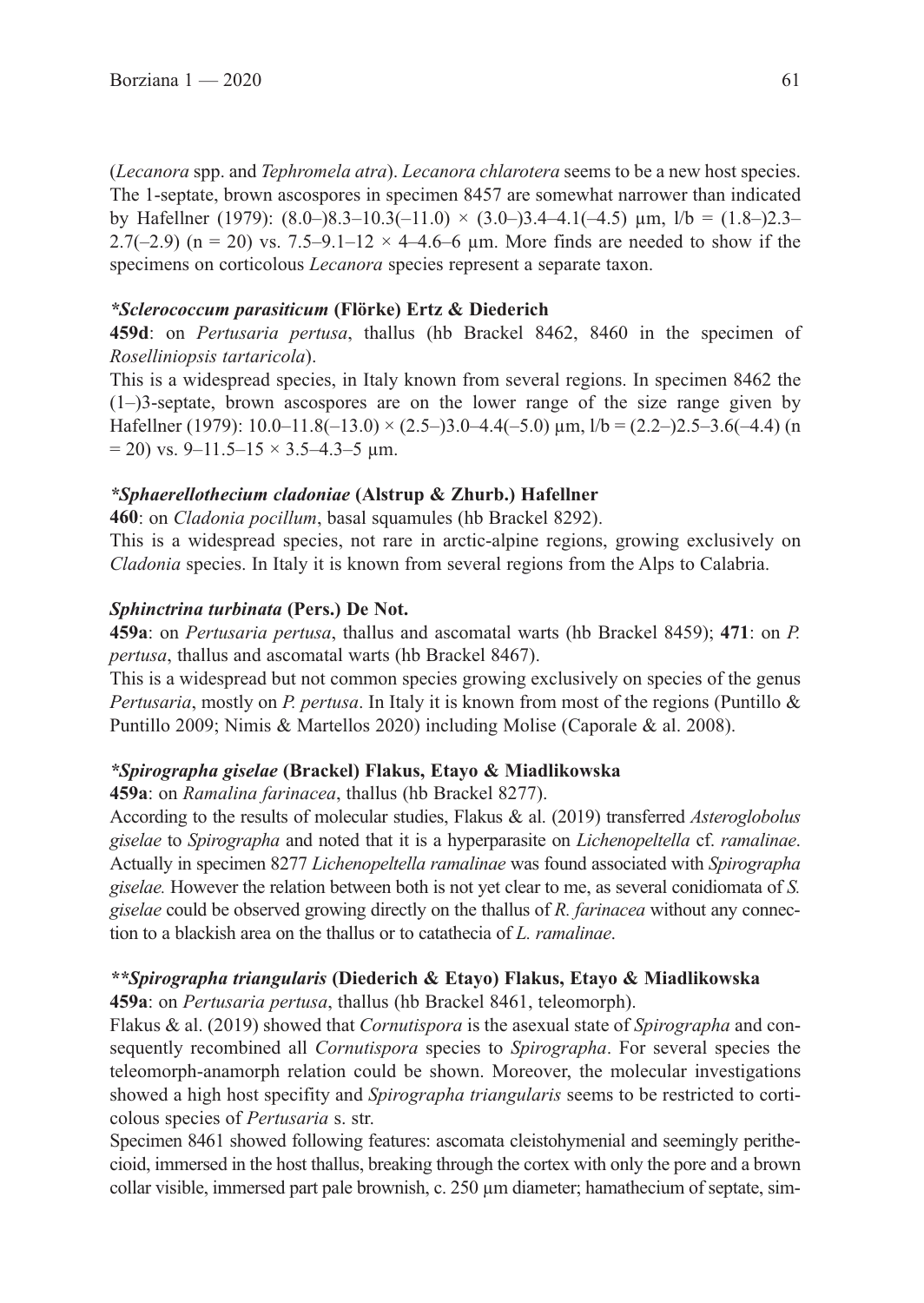ple paraphyses 1.5–3 µm thick, apically not thickened, longer than the asci; asci cylindrical to clavate,  $75-85 \times 12-18$  µm, I-, K/I-, endoascus dextrinoid, multispored (32?); ascospores hyaline, smooth, fusiform, sharply pointed at both ends, curved or slightly sigmoid,  $(0-1)(-2)$ -septate, c.  $30-42 \times 2-3$  µm. Due to the multitude of crowded ascomata the infected thallus areas show gall-like swellings.

The species is known from several European countries as well as from North America.

### *Stigmidium congestum* (Körb.) Triebel

BSM (2006–2020): Molise, Prov. Campobasso, Apennin, Monte Castelbarone, 41°51'36''N, 14°21'53''E, 1180 m, an Rinde von *Quercus* im Buchenwald (*Fagus sylvatica*), auf *Lecanora* cf. *subrugosa* Nyl. (in apoth.), 5.05.1977, leg. H. Hertel, det. D. Triebel (M-0043671).

### *\*Stigmidium hageniae* **(Rehm) Hafellner**

**465b**: on *Anaptychia ciliaris*, thallus (hb Brackel 8464).

This is a rare species, confined to hosts of the genera *Anaptychia* and *Physconia*, known from a few European countries and the Canary Islands; in Italy it was known only from Sardinia.

## *\*Taeniolella delicata* **M.S. Christ & D. Hawksw.**

**456b**: on *Physconia distorta*, thallus (hb Brackel 8455, in the specimen of *Xenonectriella physciacearum*).

This widespread and aggressive parasite grows on a multitude of mostly epiphytic lichens. In Italy it was known until now only from the Tuscany.

#### *\*Telogalla olivieri* **(Vouaux) Nik. Hoffm. & Hafellner**

**462**: on *Xanthoria parietina*, thallus (hb Brackel 8480).

*Telogalla olivieri* is confined to hosts of the genus *Xanthoria*. It is widespread in Europe and in the Middle East and also reported from several regions of Italy.

#### *Toninia episema* (Nyl.) Timdal

Nimis & Tretiach (1999) report this species from Molise: below Lupara, along the river Biferno, on *Aspicilia* calcarea, 280 m, 4.04.1997, leg. P.L. Nimis & M. Tretiach; Pesche Natural Reserve (IS), 800 m, 5.04.1997, leg. P.L. Nimis & M. Tretiach.

#### *\*Tremella cladoniae* **Diederich & M.S. Christ.**

**471**: on *Cladonia pyxidata* s. lat., basal squamules and podetia (hb Brackel 8297). This widespread but not common heterobasidiomycete was known in Italy until now only from Lombardia.

#### *\*Tremella ramalinae* **Diederich**

**458**: on *Ramalina fraxinea*, thallus (hb Brackel 8274).

In the specimen 8274 *Tremella ramalinae* grew on the apothecial discs causing swellings like *Tremella caloplacae* on *Caloplaca* spp. and *Xanthoria parietina*, which is very unusual; typically it grows on the thallus and produces basidiomata with a constricted base. Nevertheless the basidiomata contained the typical 4-celled basidia (figure 2). *Tremella ramalinae* is widespread in the northern hemisphere and also known from several regions in Italy.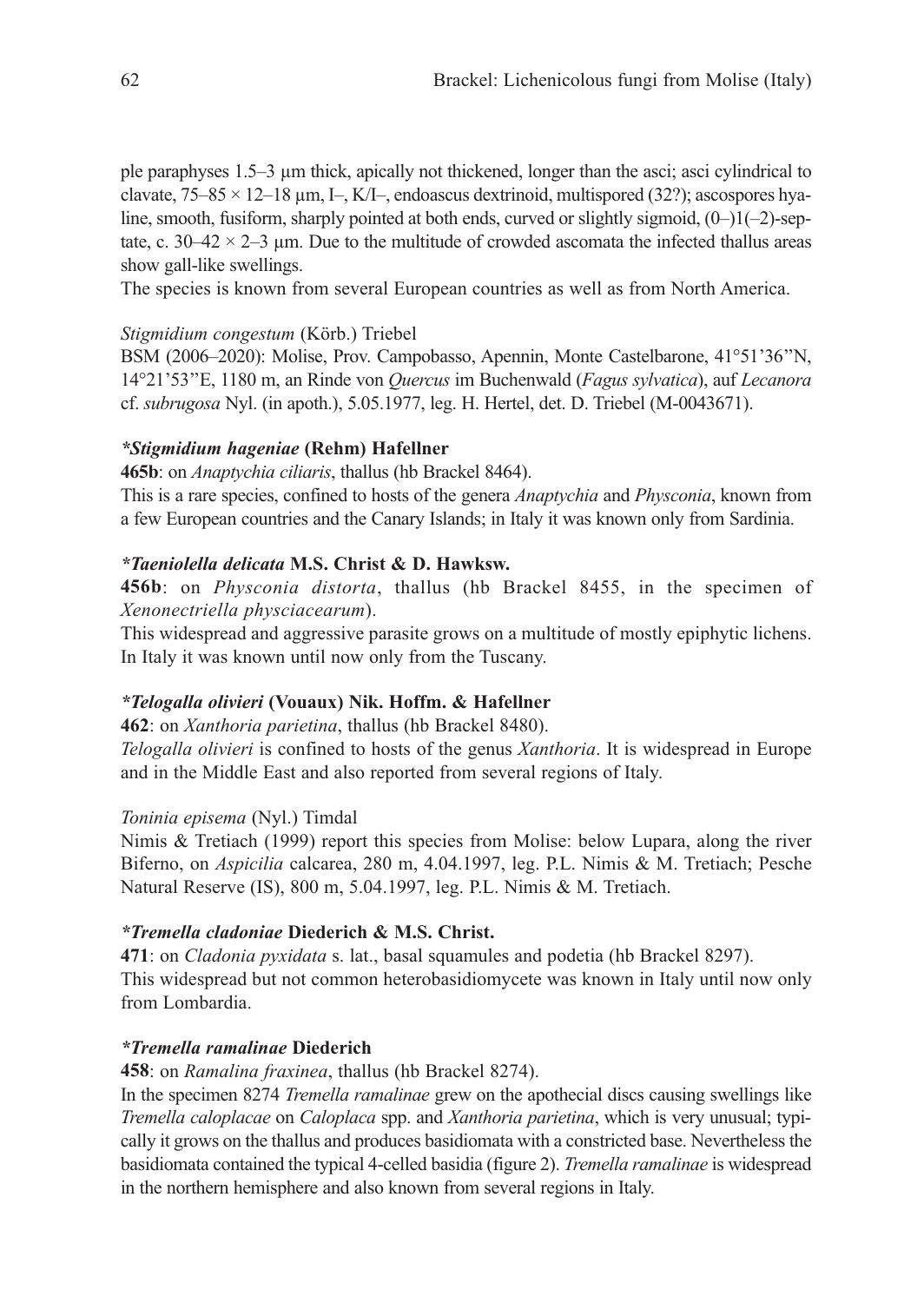

Fig. 2. Basidia of *Tremella ramalinae* (hb Brackel 8276). Bar = 5 µm.

## *\*Trichonectria rubefaciens* **(Ellis & Everh.) Diederich & Schroers**

**471**: on *Parmelia sulcata* and *P. saxatilis*, thalli (hb Brackel)

This widespread species grows on several foliose and fruticose lichens of the *Parmeliaceae* and *Ramalinaceae*; in Italy it is known from a few regions from the Alps to Sicily.

## *\*Unguiculariopsis lettaui* **(Grummann) Coppins**

**465b**: on *Evernia prunastri*, thallus (hb Brackel 8475).

This is a species restricted to *Evernia prunastri*, widespread in the northern hemisphere; in Italy it was known until now from Basilicata, Calabria, Lazio, Tuscany, Sardinia, and Trentino-Alto Adige.

## *\*\*Xenonectriella physciacearum* **F. Berger, E. Zimm. & Brackel**

**456b**: on *Physconia distorta*, thallus (hb Brackel 8455).

This currently described species (Berger  $\&$  al. in press) is known from Central and Southern Europe (Germany, Austria, Switzerland, Italy). A revision of the Italian specimens of nectrioid fungi on hosts of the family *Physciaceae* in the herbarium of the author showed the presence of the species in Basilicata, Calabria, Lazio, Lombardia, Sicily and Tuscany. These specimens had been recorded either as *Pronectria echinulata* or as *Xenonectriella/Pronectria leptaleae*. Nevertheless, both of these species proved to be pres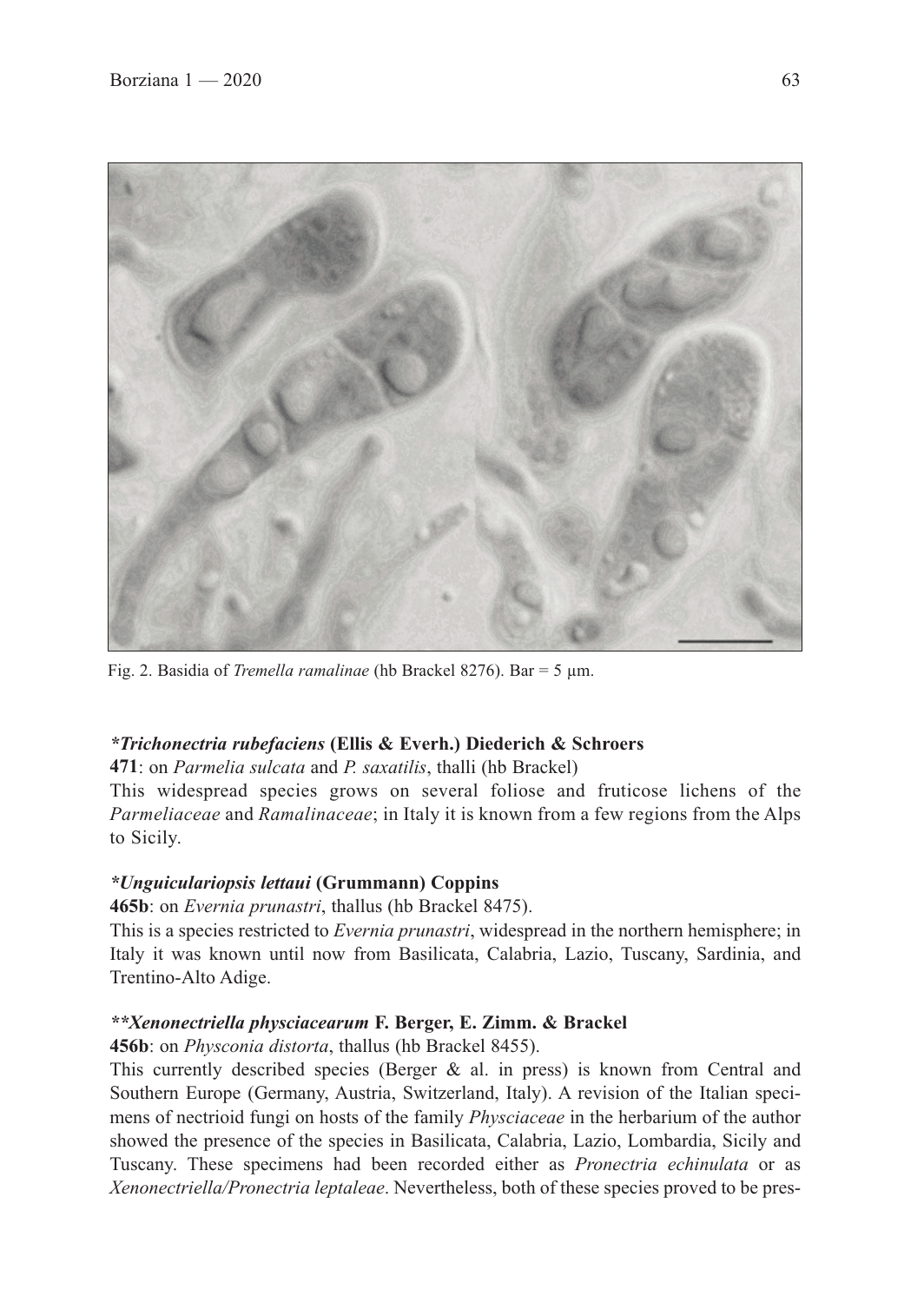ent in Italy: *Pronectria echinulata* in Basilicata, Calabria, Marche, Sardinia and Sicily, *Pronectria leptaleae* in Abruzzo, Basilicata and Sicily.

#### *\*Xenonectriella septemseptata* **(Etayo) Etayo & van den Boom**

**456a**: on *Melanohalea elegantula*, thallus (hb Brackel 8470).

This is a rarely reported species, known only from a few European countries. In Italy it was known until now from Calabria, Lazio, Puglia and Tuscany. The species is restricted to hosts of the genera *Melanelixia* and *Melanohalea*.

#### **Notes on some lichens new to Molise**

Though lichens were not the scope of the investigations, all species searched for lichenicolous fungi were noted. The records are listed in the annex. Comparing the list with the lichen flora of Italy (Nimis 2016, Nimis & Martellos 2020), some of the lichen species proved to be new to Molise (indicated with an asterisk in the annex). Not of all these finds herbarium specimens were taken.

#### **Acknowledgements**

I thank Immacolata Catalano (Napoli), Domenico Puntillo (Cosenza) and Sonia Ravera (Roma) for valuable suggestions of lichenologically interesting localities in the studied area.

#### **References**

- Arnold, F. 1864: Lichenen aus dem südöstlichen Tirol, gesammelt von L. Molendo. Verh. Zool.- Bot. Ges. Wien **14:** 459-462.
- Berger, F., Zimmermann, E. & Brackel, W. (in press): Species of *Pronectria* (*Bionectriaceae*) and *Xenonectriella* (*Nectriaceae*) growing on foliose *Physciaceae*, with a key of the Central European species. – Herzogia **33.**
- Brackel, W.von 2008a: *Phoma ficuzzae* sp. nov. and some other lichenicolous fungi from Sicily, Italy. – Sauteria **15:** 103-120.
- Brackel, W.von 2008b: Some lichenicolous fungi collected during the 20th meeting of the Società Lichenologica Italiana in Siena. – Not. Soc. Lich. Ital. **21:** 63-66.
- Brackel, W. von 2011: Lichenicolous fungi and lichens from Puglia and Basilicata (southern Italy). – Herzogia **24:** 65-101. https//doi.org/ 10.13158/heia.24.1.2011.65
- Brackel, W. von 2014: Kommentierter Katalog der flechtenbewohnenden Pilze Bayerns. Biblioth. Lichenol. **109:** 1-476.
- Brackel, W.v. 2015: Lichenicolous fungi from Central Italy with notes on some remarkable hepaticolous, algicolous and lichenized fungi. – Herzogia **28:** 212-281. https://doi.org/10.13158/heia.28.1.2015.212
- Brackel, W. von 2016: Preliminary checklist of the lichenicolous fungi of Italy, version 2. Not. Soc. Lich. Ital. **29:** 95-145.
- Brackel, W.von & Berger, F. 2019: Lichenicolous fungi from Sardinia (Italy): new records and a first synopsis. – Herzogia **32:** 444-471. https://doi.org/10.13158/heia.32.2.2019.444
- Brackel, W.von & Puntillo, D. 2016: New records of lichenicolous fungi from Calabria (southern Italy), including a first checklist. – Herzogia **29:** 277-306. https://doi.org/10.13158/heia.29.2.2016.277